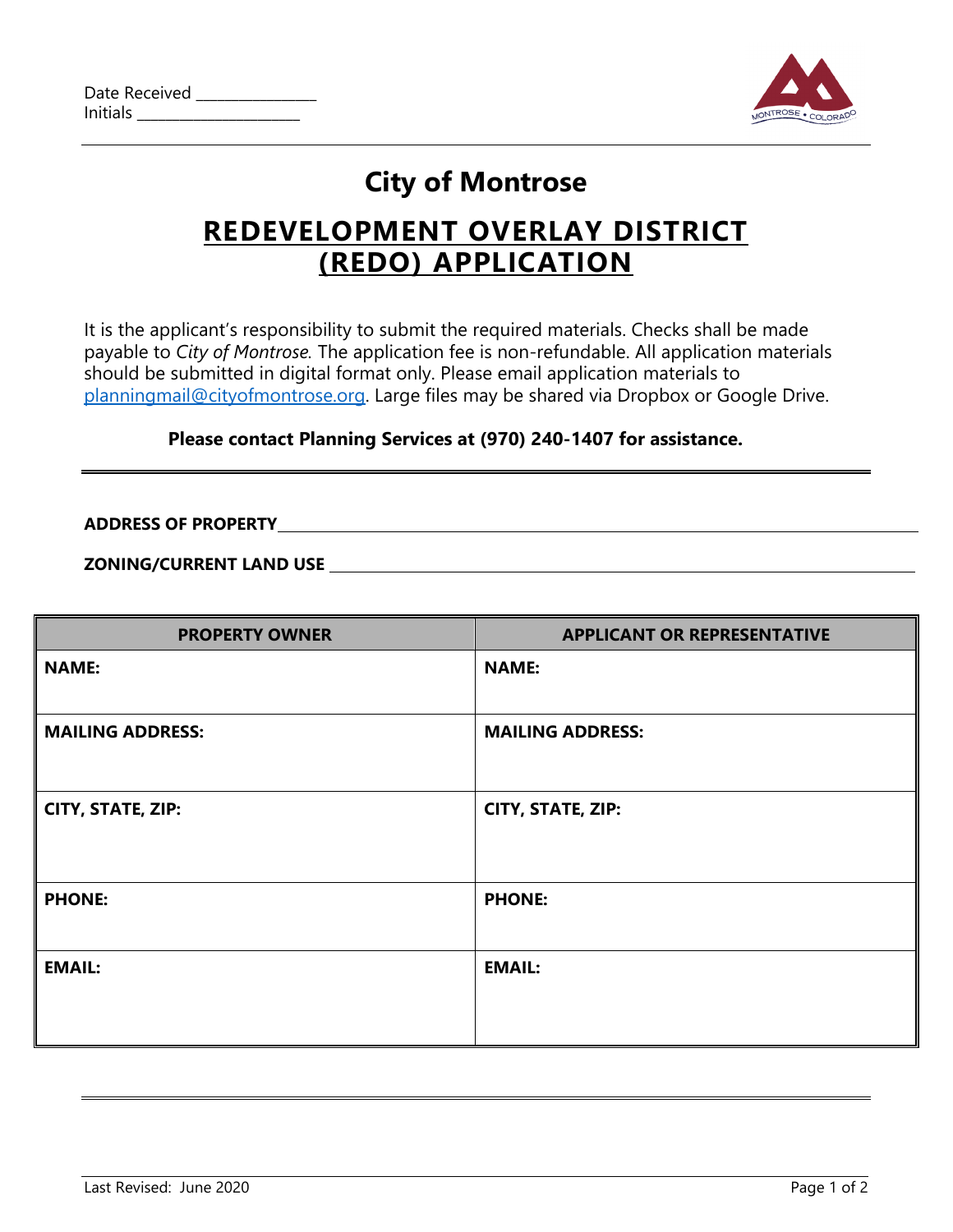## **REQUIRED APPLICATION MATERIALS**

This list is intended as a guide and may not be a complete list of all the requirements.

REDO standards are found in Section 4-4-19 of the City of Montrose Zoning Regulations.

- $\Box$  \$50 non-refundable application fee (check, credit card, cash)
- $\Box$  Recorded warranty deed(s) with legal description of the property (pdf)
- $\Box$  Photos of the project area (jpeg, PNG)
- $\Box$  Site Plan (PDF)

Site Plans must include:

- Date, a north arrow, and a scale (no less than  $1'' = 100'$ ) in title box at lower right-hand corner
- 4" x 4" vicinity map showing general location of the project
- Footprint, dimensions, height, and location of existing and proposed structures, indicate whether existing structures will remain or be removed
- Setbacks from all property lines for existing and proposed structures
- Label street names for all existing and proposed streets
- Width and location of all existing and proposed public and private easements
- Vehicular access including private driveways, and off-street parking requirements
- Utility plan showing all existing and proposed utilities including underground lines and above ground utilities such as transformers, fire hydrants, etc.
- Location of all existing and proposed sidewalks, fences, driveways

### **IMPORTANT NOTES**

REDO projects shall only be approved for the submitted site plan. This must match what is submitted for a building permit in order to use the REDO standards.

REDO projects shall be documented with a staff letter to the property owner and included with the building permit application.

\$300 water tap fee for the accessory dwelling unit (ADU) shall be collected with the building permit fees.

If a subdivision is proposed, all residential structures are subject to the full water-sewer system and investment charges.

Approval of this application does not constitute approval of any other City of Montrose permits or application reviews.